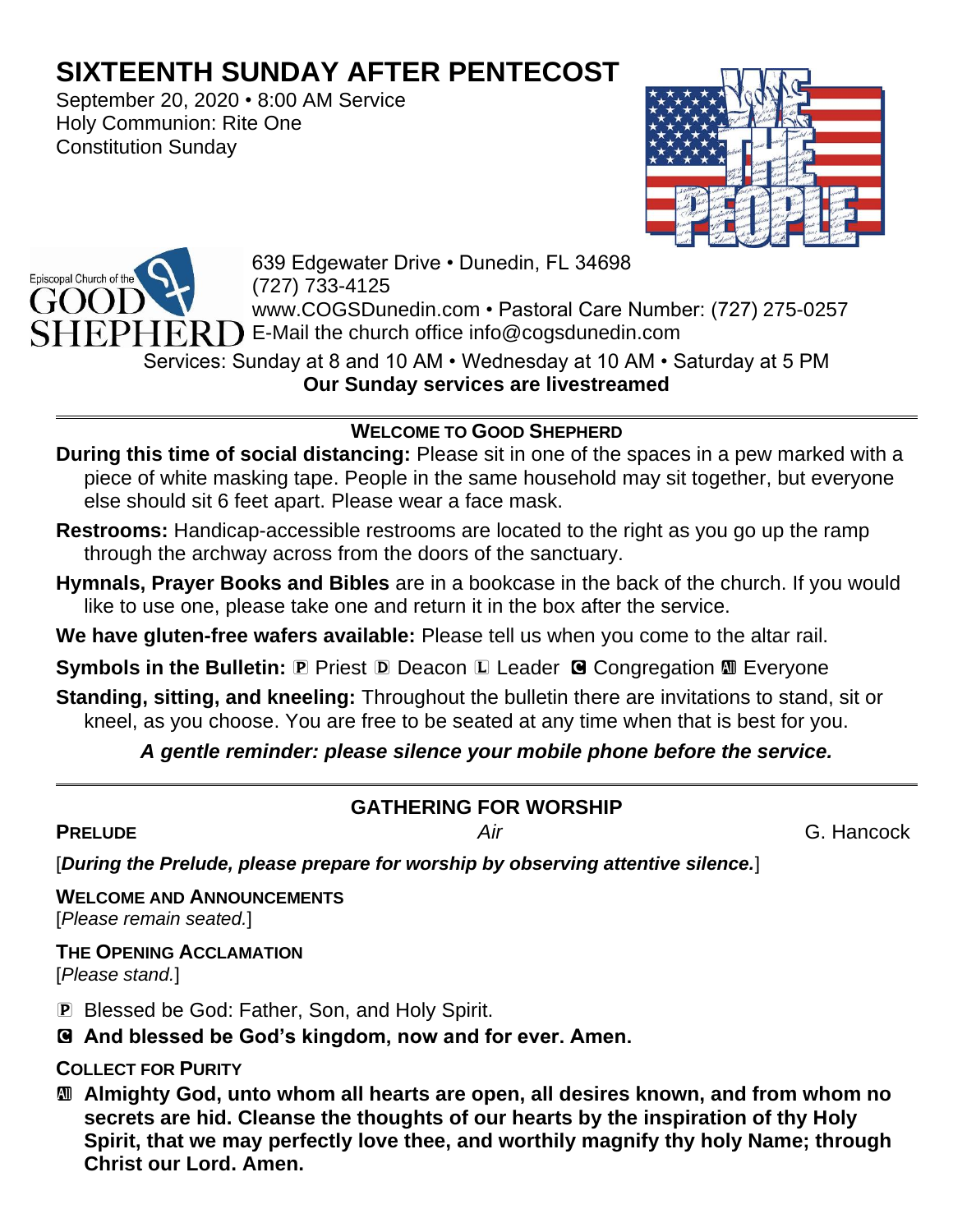- **P** Lord, have mercy upon us.
- C **Christ, have mercy upon us.**
- **P** Lord, have mercy upon us.

# **COLLECT OF THE DAY**

P The Lord be with you.

# C **And with thy Spirit.**

P Let us pray. . . . Grant us, Lord, not to be anxious about earthly things, but to love things heavenly; and even now, while we are placed among things that are passing away, to hold fast to those that shall endure; through Jesus Christ our Lord, who lives and reigns with you and the Holy Spirit, one God, for ever and ever.

## C **Amen.**

# **THE WORD OF GOD**

**The Readings:** Jonah 3:10-4:11, Psalm 145:1-8, Philippians 1:21-30, Matthew 20:1-16 [*Please be seated.*]

# **The First Reading**

L *The First Reading is taken from Jonah, Chapter 3…*

When God saw what the people of Nineveh did, how they turned from their evil ways, God changed his mind about the calamity that he had said he would bring upon them; and he did not do it.

But this was very displeasing to Jonah, and he became angry. He prayed to the Lord and said, "O Lord! Is not this what I said while I was still in my own country? That is why I fled to Tarshish at the beginning; for I knew that you are a gracious God and merciful, slow to anger, and abounding in steadfast love, and ready to relent from punishing. And now, O Lord, please take my life from me, for it is better for me to die than to live." And the Lord said, "Is it right for you to be angry?" Then Jonah went out of the city and sat down east of the city, and made a booth for himself there. He sat under it in the shade, waiting to see what would become of the city.

The Lord God appointed a bush, and made it come up over Jonah, to give shade over his head, to save him from his discomfort; so Jonah was very happy about the bush. But when dawn came up the next day, God appointed a worm that attacked the bush, so that it withered. When the sun rose, God prepared a sultry east wind, and the sun beat down on the head of Jonah so that he was faint and asked that he might die. He said, "It is better for me to die than to live."

But God said to Jonah, "Is it right for you to be angry about the bush?" And he said, "Yes, angry enough to die." Then the Lord said, "You are concerned about the bush, for which you did not labor and which you did not grow; it came into being in a night and perished in a night. And should I not be concerned about Nineveh, that great city, in which there are more than a hundred and twenty thousand persons who do not know their right hand from their left, and also many animals?"

L The Word of the Lord.

# C **Thanks be to God.**

# **The Psalm**

L *We will read responsively Psalm 145…*

L I will exalt you, O God my King, and bless your Name for ever and ever.

- C **Every day will I bless you and praise your Name for ever and ever.**
- L Great is the Lord and greatly to be praised; there is no end to his greatness.
- C **One generation shall praise your works to another and shall declare your power.**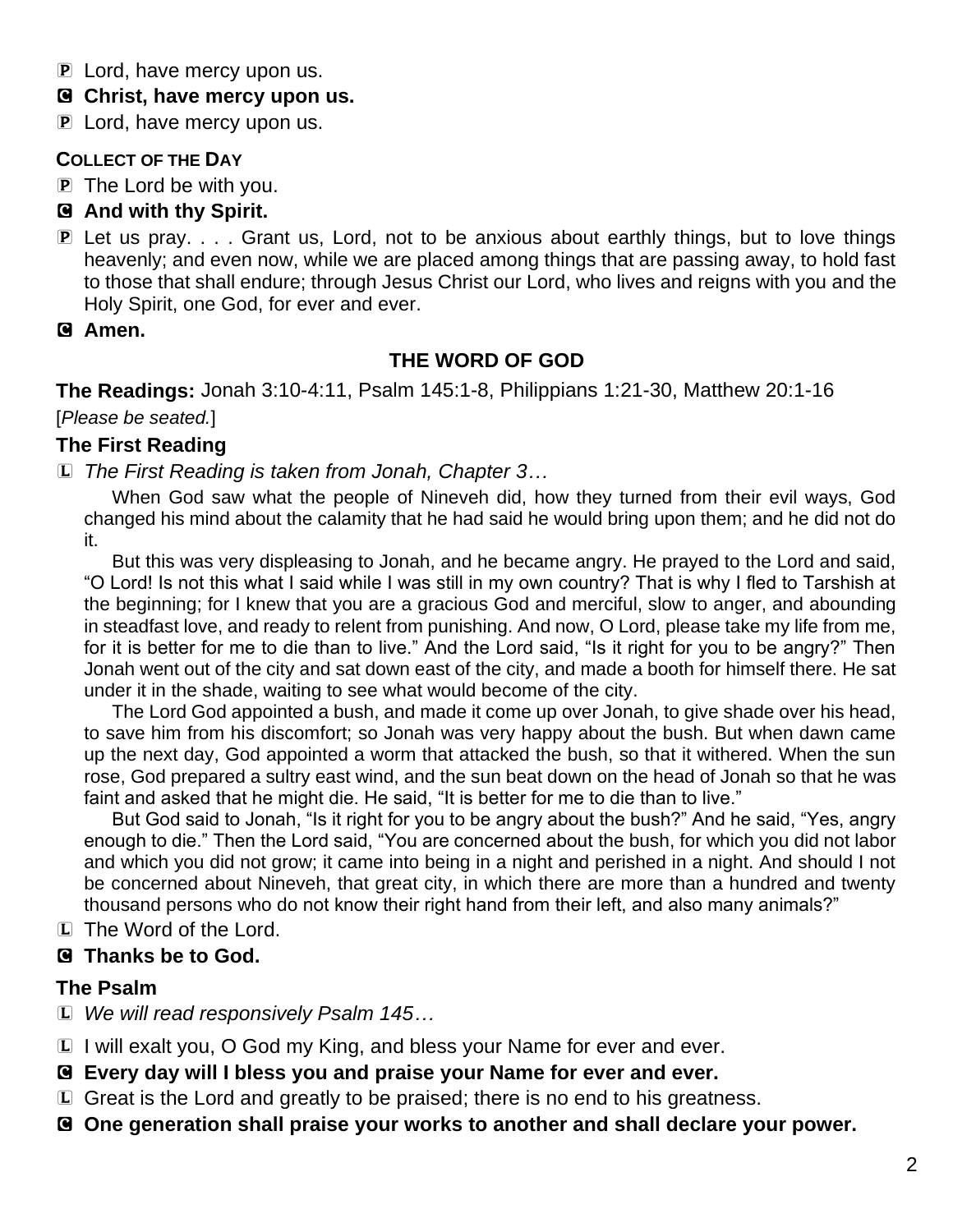- L I will ponder the glorious splendor of your majesty and all your marvelous works.
- C **They shall speak of the might of your wondrous acts, and I will tell of your greatness.**
- L They shall publish the remembrance of your great goodness; they shall sing of your righteous deeds.
- C **The Lord is gracious and full of compassion, slow to anger and of great kindness.**

# **The Second Reading**

L *The Second Reading is taken from Philippians, chapter 1*

To me, living is Christ and dying is gain. If I am to live in the flesh, that means fruitful labor for me; and I do not know which I prefer. I am hard pressed between the two: my desire is to depart and be with Christ, for that is far better; but to remain in the flesh is more necessary for you. Since I am convinced of this, I know that I will remain and continue with all of you for your progress and joy in faith, so that I may share abundantly in your boasting in Christ Jesus when I come to you again.

Only, live your life in a manner worthy of the gospel of Christ, so that, whether I come and see you or am absent and hear about you, I will know that you are standing firm in one spirit, striving side by side with one mind for the faith of the gospel, and are in no way intimidated by your opponents. For them this is evidence of their destruction, but of your salvation. And this is God's doing. For he has graciously granted you the privilege not only of believing in Christ, but of suffering for him as well-- since you are having the same struggle that you saw I had and now hear that I still have.

- L The Word of the Lord.
- C **Thanks be to God.**

# **The Gospel**

[*Please stand.*]

D The Holy Gospel of our Lord Jesus Christ according to Matthew.

# C **Glory be to thee, O Lord.**

D Jesus said, "The kingdom of heaven is like a landowner who went out early in the morning to hire laborers for his vineyard. After agreeing with the laborers for the usual daily wage, he sent them into his vineyard. When he went out about nine o'clock, he saw others standing idle in the marketplace; and he said to them, 'You also go into the vineyard, and I will pay you whatever is right.' So they went. When he went out again about noon and about three o'clock, he did the same. And about five o'clock he went out and found others standing around; and he said to them, 'Why are you standing here idle all day?' They said to him, 'Because no one has hired us.' He said to them, 'You also go into the vineyard.' When evening came, the owner of the vineyard said to his manager, 'Call the laborers and give them their pay, beginning with the last and then going to the first.' When those hired about five o'clock came, each of them received the usual daily wage. Now when the first came, they thought they would receive more; but each of them also received the usual daily wage. And when they received it, they grumbled against the landowner, saying, 'These last worked only one hour, and you have made them equal to us who have borne the burden of the day and the scorching heat.' But he replied to one of them, 'Friend, I am doing you no wrong; did you not agree with me for the usual daily wage? Take what belongs to you and go; I choose to give to this last the same as I give to you. Am I not allowed to do what I choose with what belongs to me? Or are you envious because I am generous?' So the last will be first, and the first will be last."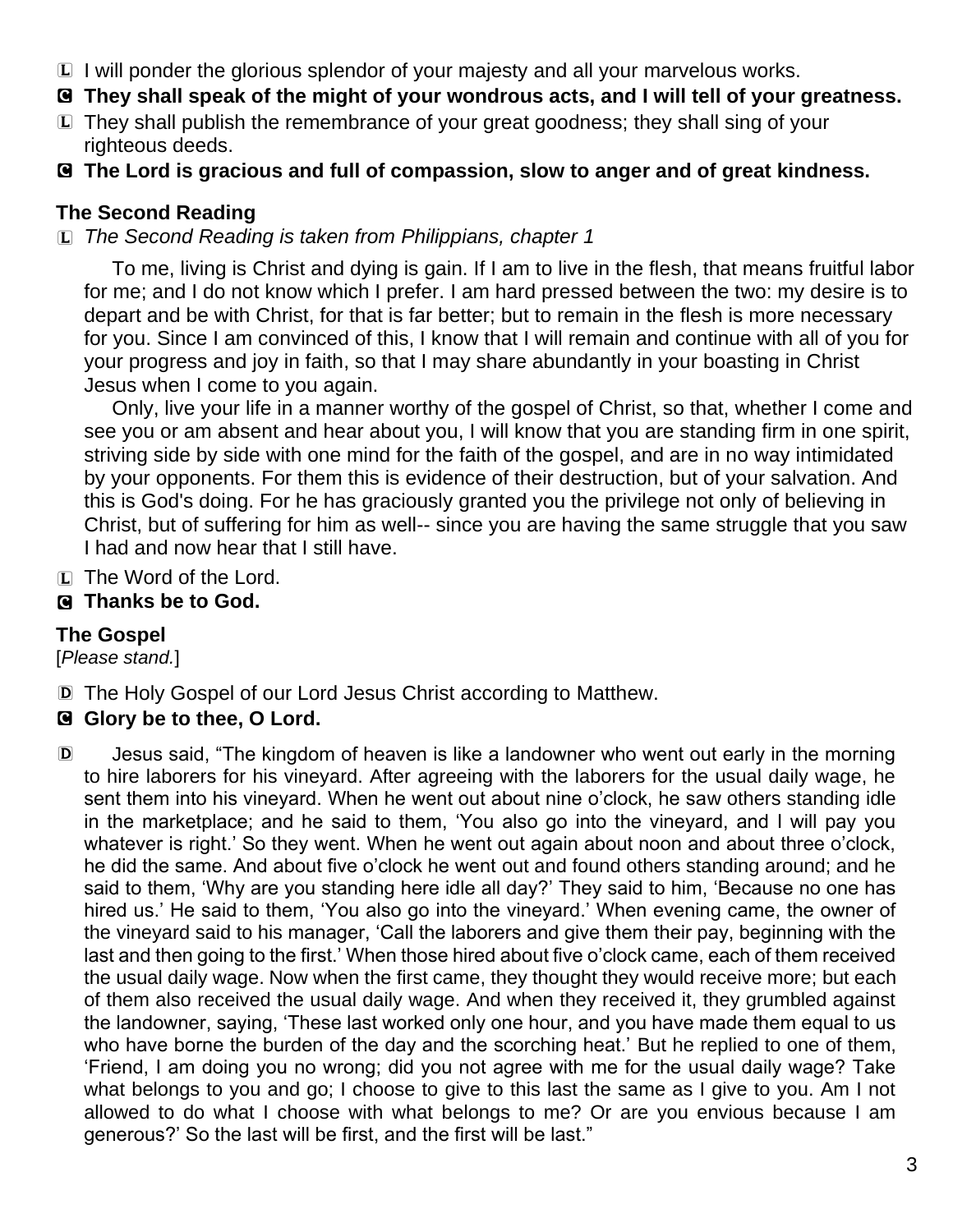# D The Gospel of the Lord.

# C **Praise be to thee, O Christ.**

**THE SERMON** Cindy Roehl [Please be seated.]

#### **THE NICENE CREED**  [*Please stand.*]

C **We believe in one God, the Father, the Almighty, maker of heaven and earth, of all that is, seen and unseen.** 

**We believe in one Lord, Jesus Christ, the only Son of God, eternally begotten of the Father, God from God, Light from Light, true God from true God, begotten, not made, of one Being with the Father. Through him all things were made. For us and for our salvation he came down from heaven: by the power of the Holy Spirit he became incarnate from the Virgin Mary, and was made man. For our sake he was crucified under Pontius Pilate; he suffered death and was buried. On the third day he rose again in accordance with the Scriptures; he ascended into heaven and is seated at the right hand of the Father. He will come again in glory to judge the living and the dead, and his kingdom will have no end.**

**We believe in the Holy Spirit, the Lord, the giver of life, who proceeds from the Father and the Son. With the Father and the Son he is worshiped and glorified. He has spoken through the Prophets. We believe in one holy catholic and apostolic Church. We acknowledge one baptism for the forgiveness of sins. We look for the resurrection of the dead, and the life of the world to come. Amen.**

#### **THE PRAYERS OF THE PEOPLE**

*[Please sit, stand, or kneel, as you prefer.]*

- D Let us pray for the whole state of Christ's Church and the world.
- L Almighty and everliving God, who in thy holy Word hast taught us to make prayers, and supplications, and to give thanks for all humanity. Receive these our prayers which we offer unto thy divine Majesty, beseeching thee to inspire continually the Universal Church with the spirit of truth, unity, and concord; and grant that all those who do confess thy holy Name may agree in the truth of thy holy Word, and live in unity and godly love. Creating God,

### C **Hear our prayer.**

L Give grace, O heavenly Father, to all bishops, especially to Michael, our Presiding Bishop; Dabney, our Bishop; Barry and Michael, our Assisting Bishops; Michael, our Priest in Charge; and Cindy, our Deacon; to our companion diocese of the Dominican Republic; to these Episcopal Churches in our Diocese; St. Mary's, Tampa; St. Catherine's, Temple Terrace; St. Anne of Grace, Seminole, and the Clearwater Deanery Collaboration Partners; and to all priests, deacons, and the laity in their ministry; that they may, both by their life and doctrine, set forth thy true and lively Word, and rightly and duly administer thy holy Sacraments. Creating God,

### C **Hear our prayer.**

L And to all thy people give thy heavenly grace, and especially to this congregation here present; that, with meek heart and due reverence, they may hear and receive thy holy Word, truly serving thee in holiness and righteousness all the days of their life. Creating God,

### C **Hear our prayer.**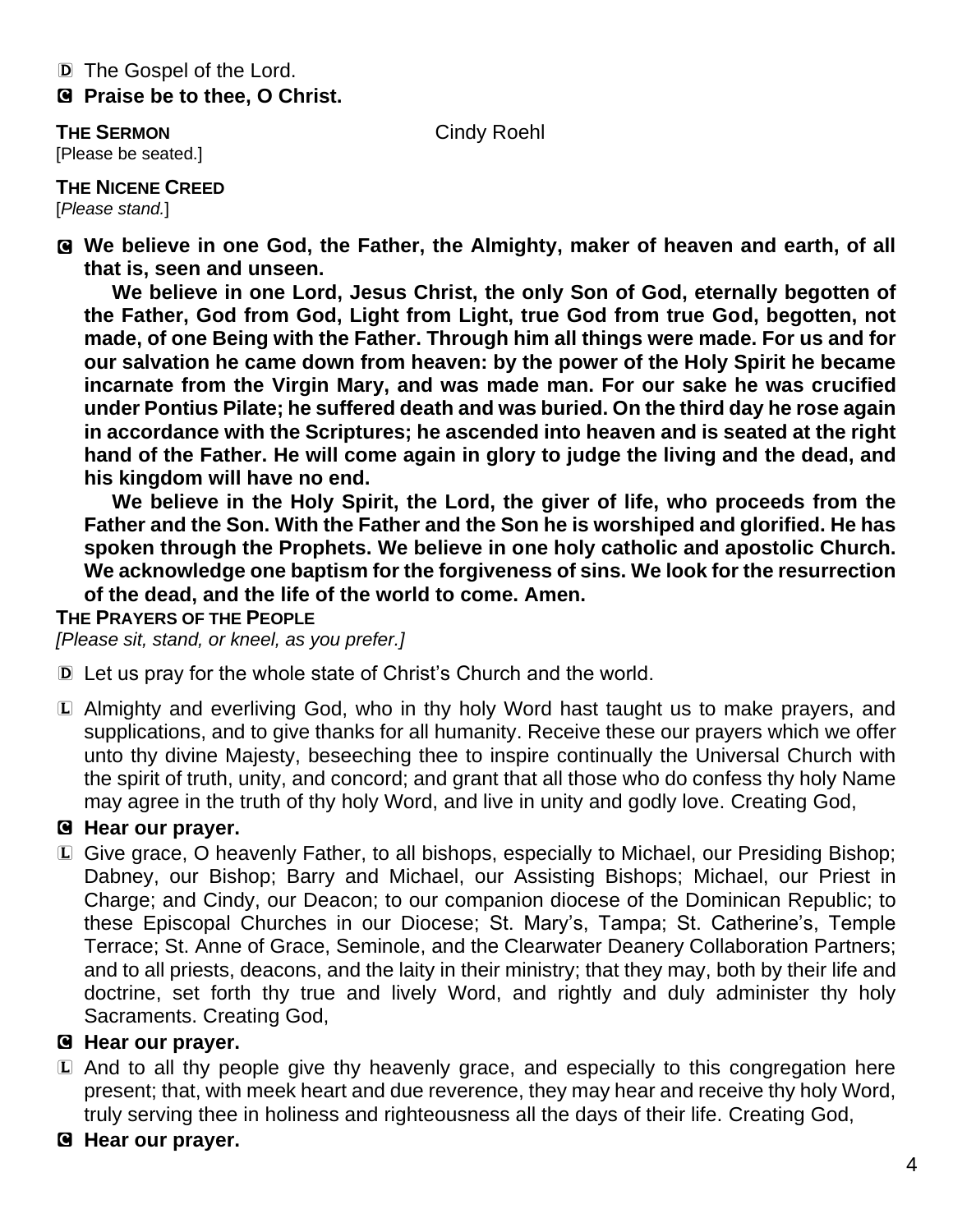L We beseech thee also so to rule the hearts of those who bear the authority of government in this and every land, especially President Trump, that they may be led to wise decisions and right actions for the welfare and peace of the world. We pray that all God's children might live in the hope of the world peace for which we are created. Creating God,

# C **Hear our prayer.**

L And we most humbly beseech thee, of thy goodness, O Lord, to comfort and succor [*add handwritten names from notebook*] and all those who, in this transitory life, are in trouble, sorrow, need, sickness, or any other adversity, especially those listed in the weekly news who have asked for our prayers, and those we now name, aloud or in our hearts. [*Leave time…*] Creating God,

# C **Hear our prayer.**

L Open, O Lord, the eyes of all people to behold thy gracious hand in all thy works, that, rejoicing in thy whole creation, they may honor thee with their substance, and be faithful stewards of thy bounty. We give thanks for the birthdays this coming week of Jan Cote, Cindy Roehl. Creating God,

# C **Hear our prayer.**

L And we also bless thy holy Name for all thy servants departed this life in thy faith and fear, [*especially… add names from notebook*] and those we name, aloud or in our hearts. [*Leave time…*] We beseech thee to grant them continual growth in thy love and service; and to grant us grace so to follow the good examples of all thy saints, that with them we may be partakers of thy heavenly kingdom. Creating God,

# C **Hear our prayer.**

- L Grant these our prayers, O Father, for Jesus Christ's sake, our only Mediator and Advocate.
- C **Amen.**

# **THE CONFESSION AND ABSOLUTION**

[*Please kneel or stand.*]

- D Let us humbly confess our sins unto Almighty God. [*Silence is kept.*] Most merciful God, . . .
- a **We confess that we have sinned against thee in thought, word, and deed, by what we have done, and by what we have left undone. We have not loved thee with our whole heart; we have not loved our neighbors as ourselves. We are truly sorry and we humbly repent. For the sake of thy Son Jesus Christ, have mercy on us and forgive us; that we may delight in thy will, and walk in thy ways, to the glory of thy Name. Amen.**
- P Almighty God, our heavenly Father, who of his great mercy hath promised forgiveness of sins to all those who with hearty repentance and true faith turn unto him, have mercy upon you, pardon and deliver you from all your sins, confirm and strengthen you in all goodness, and bring you to everlasting life; through Jesus Christ our Lord.

# C **Amen.**

# **THE GREETING OF PEACE**

[*Please stand. During this time of social distancing, a wave or bow, accompanied by a smile and "the Peace of the Lord be with you," will do nicely.*]

- P The peace of the Lord be always with you.
- C **And with thy spirit.**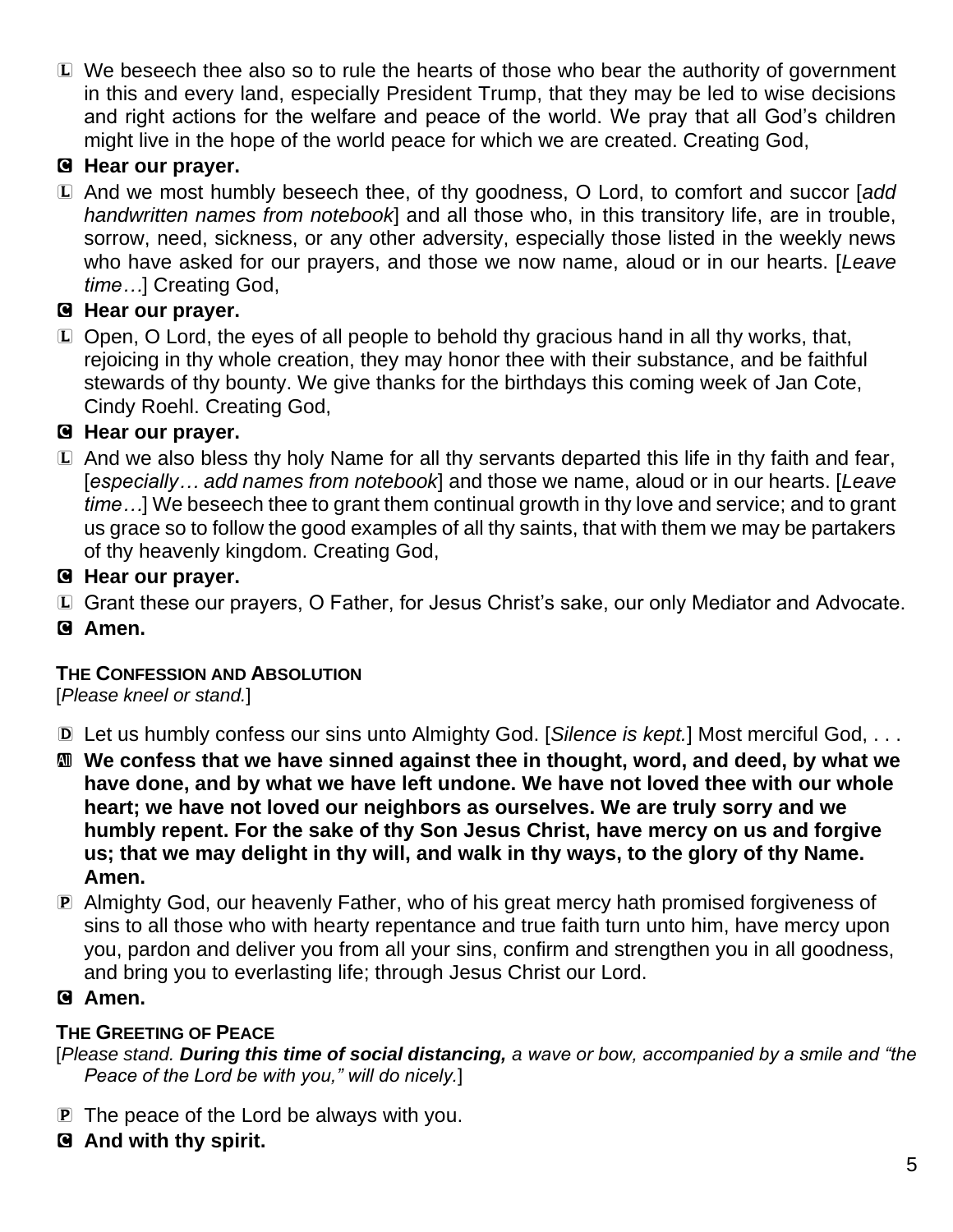# **THE HOLY COMMUNION**

### **THE OFFERTORY SENTENCE**

D Let us with gladness present the offerings and oblations of our life and labor to the Lord.

#### [*Please be seated. The offering plates are on stands in the front and the back of the church. If you wish, you may place an offering there.*]

**OFFERTORY** *Balm in Gilead - Spiritual*

#### **THE PRESENTATION OF THE OFFERINGS** [*Please stand when invited by the Deacon.*]

- D As we receive these gifts, we acknowledge
- C **All things come from thee, O Lord, and of thine own have we given thee.**

**THE GREAT THANKSGIVING:** Eucharistic Prayer II

- P The Lord be with you.
- C **And with thy spirit.**
- P Lift up your hearts.
- C **We lift them up unto the Lord.**
- **P** Let us give thanks unto our Lord God.
- C **It is meet and right so to do.**
- P It is very meet, right, and our bounden duty, that we should at all times, and in all places, give thanks unto thee, O Lord, holy Father, almighty, everlasting God, who by water and the Holy Spirit hast made us a new people in Jesus Christ our Lord, to show forth thy glory in all the world. Therefore, with Angels and Archangels, and with all the company of heaven, we laud and magnify thy glorious Name; evermore praising thee, and saying,

#### C **Holy, holy, holy, Lord God of Hosts: Heaven and earth are full of thy glory. Glory be to thee, O Lord Most High. Blessed is he that cometh in the name of the Lord. Hosanna in the highest.**

[*Please kneel or stand, as you choose.*]

- P All glory be to thee, O Lord our God, for that thou didst create heaven and earth, and didst make us in thine own image; and, of thy tender mercy, didst give thine only Son Jesus Christ to take our nature upon him, and to suffer death upon the cross for our redemption. He made there a full and perfect sacrifice for the whole world; and did institute, and in his holy Gospel command us to continue, a perpetual memory of that his precious death and sacrifice, until his coming again.
- P For in the night in which he was betrayed, he took bread; and when he had given thanks to thee, he broke it, and gave it to his disciples, saying, "Take, eat, this is my Body, which is given for you. Do this in remembrance of me."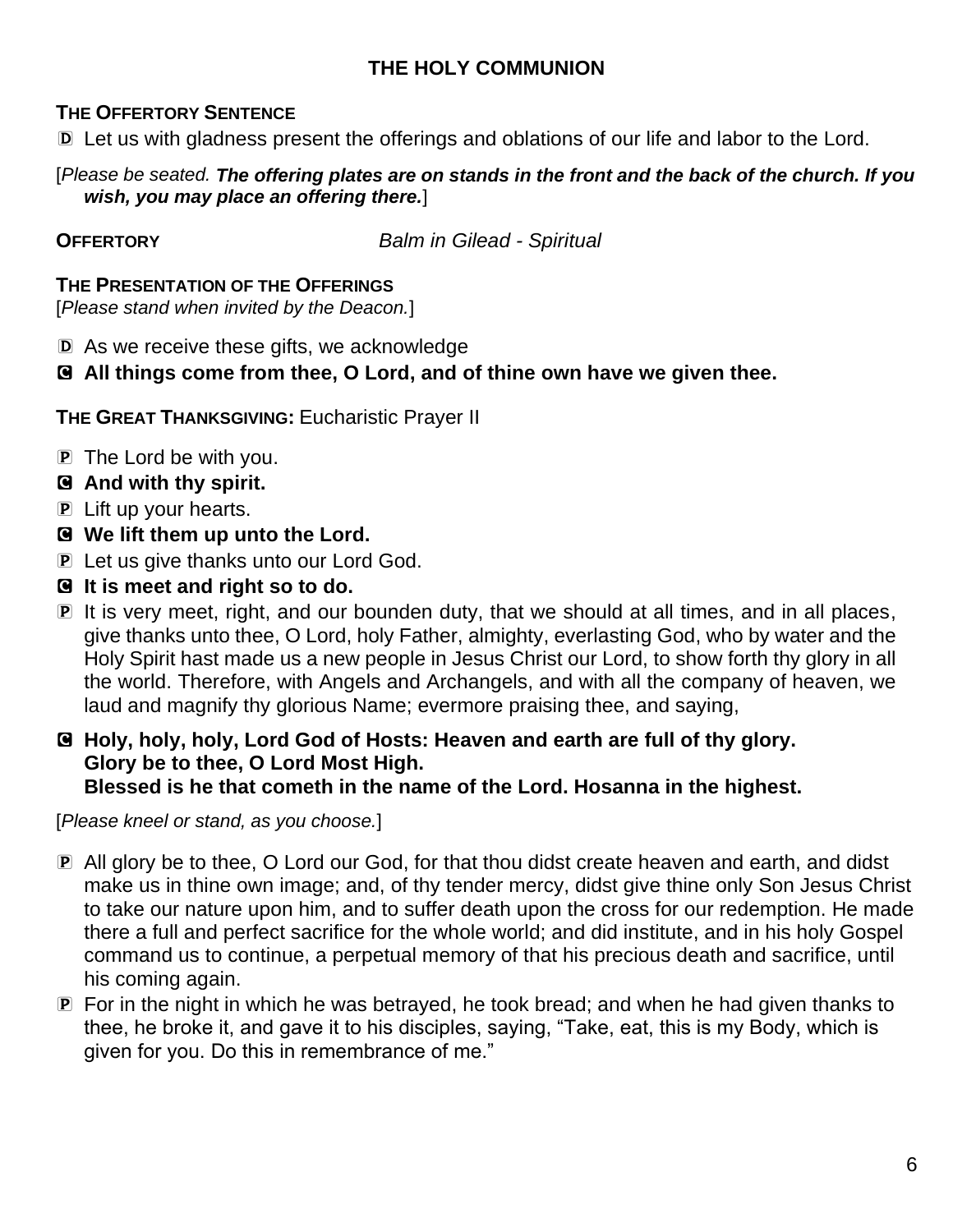- P Likewise, after supper, he took the cup; and when he had given thanks, he gave it to them, saying, "Drink this, all of you; for this is my Blood of the New Covenant, which is shed for you, and for many, for the remission of sins. Do this, as oft as ye shall drink it, in remembrance of me."
- P Wherefore, O Lord and heavenly Father, we thy people do celebrate and make, with these thy holy gifts which we now offer unto thee, the memorial thy Son hath commanded us to make; having in remembrance his blessed passion and precious death, his mighty resurrection and glorious ascension; and looking for his coming again with power and great glory. And we most humbly beseech thee, O merciful Father, to hear us, and, with thy Word and Holy Spirit, to bless and sanctify these gifts of bread and wine, that they may be unto us the Body and Blood of thy dearly-beloved Son Jesus Christ.
- C **And we earnestly desire thy fatherly goodness to accept this our sacrifice of praise and thanksgiving, whereby we offer and present unto thee, O Lord, our selves, our souls and bodies. Grant, we beseech thee, that all who partake of this Holy Communion may worthily receive the most precious Body and Blood of thy Son Jesus Christ, and be filled with thy grace and heavenly benediction; and also that we and all thy whole Church may be made one body with him, that he may dwell in us, and we in him; through the same Jesus Christ our Lord;**
- P By whom, and with whom, and in whom, in the unity of the Holy Ghost all honor and glory be unto thee, O Father Almighty, world without end.
- C **AMEN.**

# **THE LORD'S PRAYER**

- P And now, as our Savior Christ hath taught us, we are bold to say,
- C **Our Father, who art in heaven, hallowed be thy Name, thy kingdom come, thy will be done, on earth as it is in heaven. Give us this day our daily bread. And forgive us our trespasses, as we forgive those who trespass against us. And lead us not into temptation, but deliver us from evil. For thine is the kingdom, and the power, and the glory, for ever and ever. Amen.**

# **THE BREAKING OF THE BREAD**

- P God of promise, you have prepared a banquet for us.
- C **Happy are those who are called to the Supper of the Lamb.**
- P The Gifts of God for the People of God. Take them in remembrance that Christ died for you, and feed on him in your hearts by faith, with thanksgiving. [*Please be seated.*]

[**PLEASE FOLLOW THESE NEW PROCEDURES:** *To ensure social distancing, please go forward to receive Holy Communion one at a time, following the directions of the usher, who will let you know when it's your turn. Two people will stand in front of the altar to distribute the consecrated wafers. Please keep your mask on, receive the wafer, and return to your seat by the side aisle. After returning to your seat, you may remove your mask to consume your wafer.*]